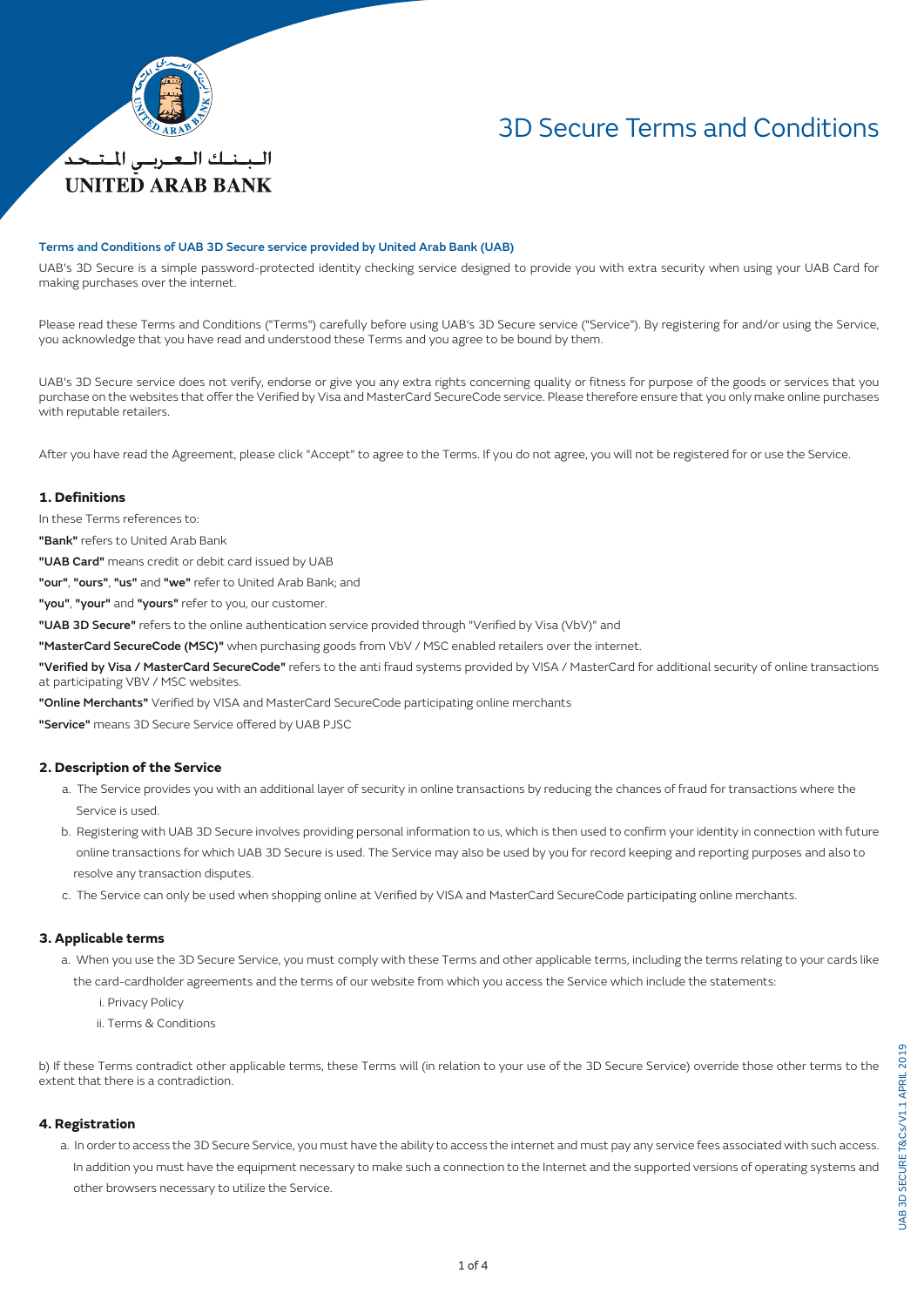

البينيك التعتريني المتنجد *UNITED ARAB BANK* 

# 3D Secure Terms and Conditions

- b. By registering for the Service, you are authorising us to use and retain certain information about you and your cards.
- c. Your registration for the Service is subject to our approval.
- d. Your failure to register for the Service may result in your inability to use your cards for online and other transactions which require authentication by the Service.
- e. If you have a question regarding the service registration process or a transaction involving the Service, please contact our customer services number mentioned on the back of your card.

### **5. Your information**

- a. You must provide information that we reasonably request to enable us to provide the Service. If you do not provide adequate information to validate your identity, we have the right to deny the registration of the Service and may not be able to provide the Service to you.
- b. You must ensure that information you provide to us in relation to the Service is true, complete and up-to-date at all times.
- c. You warrant and represents that all information provided to us as part of any application for or in relation to Service is true and accurate and you hereby authorize us to make such enquiries as it considers necessary to confirm any such information.
- d. Your registration data, your other personal information including your use of the Service may be used for record keeping and reporting purposes, as well as to help resolve transaction disputes. Your registration data and other personal information relating to the Service, however, will not be transferred by us to the merchants.

### **6. Variation to these Terms, the Service and fees**

- a. We may at any time vary, amend or supplement these Terms and fees relating to the Service as may be deemed appropriate by us and all such variations, amendments or supplements shall be binding to you, whether or not actually receives notifications of the same by you. You acknowledge and agree that UAB may issue notices of such variations, amendments or supplements and post them to you or make the same available through the UAB's branches and / or website, advertisement or such other means as we, acting reasonably, may determine. You irrevocably agree that such means of communication are acceptable to you.
- b. You can review the most current version of the Terms at any time on www.uab.ae
- c. You agree that the continued use of the Service after you have been advised of the revisions to these Terms shall constitute your agreement to such revised terms.
- d. All charges and fees pursuant to or in connection with Service and with these Terms are non-refundable.
- e. We reserve the right at any time and from time to time to modify or discontinue, temporarily or permanently, all or any part of the Service with or without notice and we are not obliged to support or update the service or the Website.

#### **7. Your Password / SecureCode and PAM (Personal Assurance Message)**

- a. In order to use the Service, you must provide certain information to us that allow us to validate your identity and verify that you are the authorized owner of the card. The information that you provide to us will be validated against your information that we already have on file.
- b. When you register for the Service, you will need to designate a 3D Secure password ("Password") and a personal assurance message ("PAM").
- c. We use your Password to identify you. Clause 11 sets out your liabilities for everything that is done with your Password
- d. You should use your PAM to identify us.
- e. You must keep your Password and your PAM secret and secure at all times and take steps to prevent unauthorised use of your Password and your PAM.
- f. You agree to follow the guidance and any security recommendation or procedures issued by us from time to time including those provided on-line. Your failure to do so will constitute a breach of these Terms and will be deemed as negligence on your part.
- g. If you suspect or know that someone else is using your Password and/or PAM, you must notify us immediately. You must also inform us immediately of any unauthorized use of your Password or PAM, or any other breach of security.
- h. We may request you to change your Password and/or PAM for security or administrative reasons. In this event, we will notify you of such request by telephone and / or in writing. i) We shall not be liable for any transaction authenticated by the Password, PAM or other verification information relating to the Service, except as otherwise provided by law.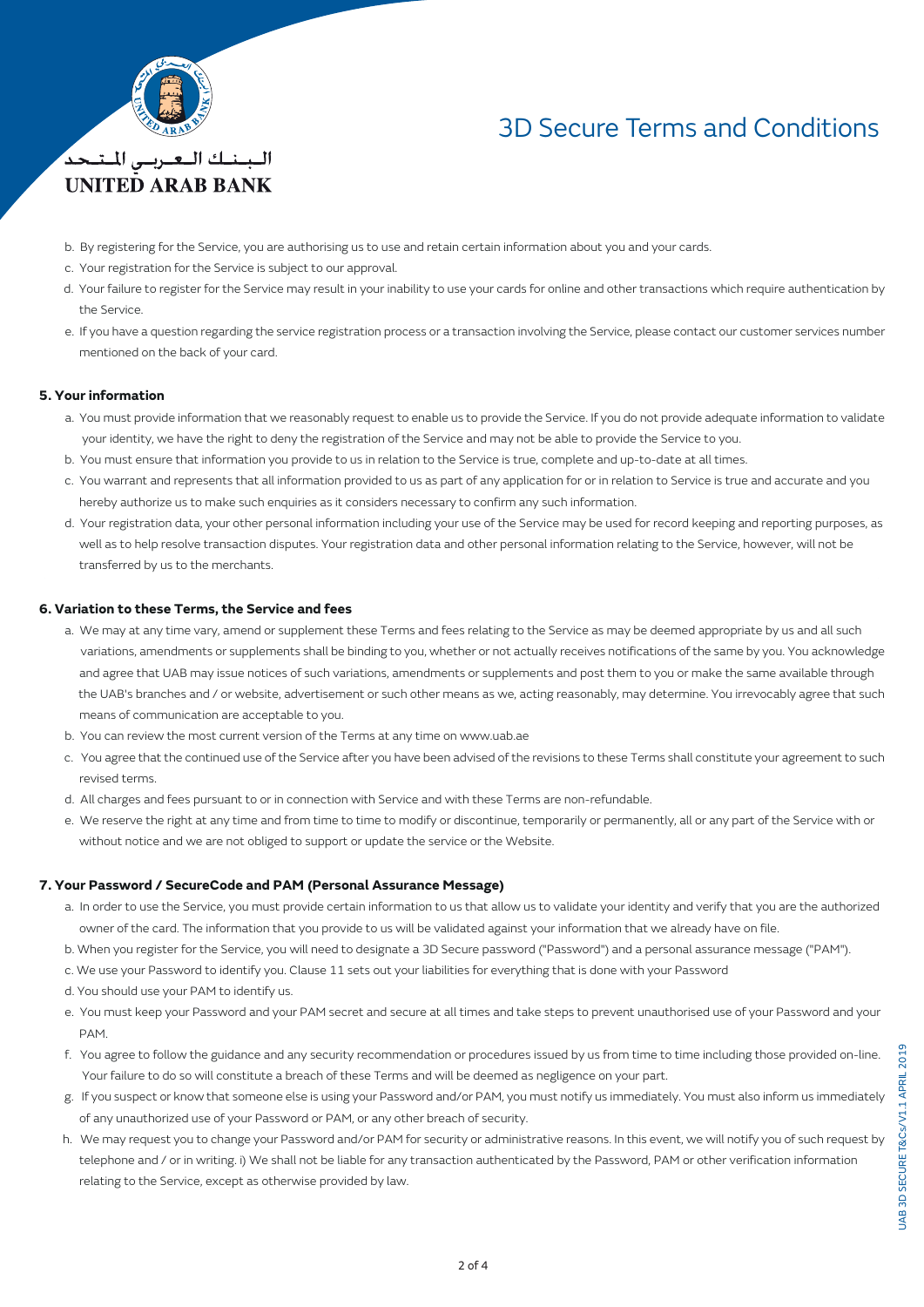

**UNITED ARAB BANK** 

# 3D Secure Terms and Conditions

# **8. Authentication**

- a. By registering for the Service, you authorise us and the use of the Service to authenticate your identity, your cards and/or the use of your cards to make payment for the transactions concerned.
- b. When engaging in an online transaction or other transactions for which the Service is used, you may be required to enter your 3D Secure Password before the merchant accepts your cards in payment for the transactions. If you are unable to provide your 3D Secure Password or if the authentication through the Service fails, the merchant may not accept your cards in payment for the transactions concerned. We cannot be held liable for any merchant's refusal to accept your cards for the said payment, whatever the reasons shall be.
- c. Any online purchase made with your UAB Card will be declined if you have not registered for our 3D Secure service.

### **9. Accuracy of information**

 a. If there is any inconsistency between our internal records and information relating to your cards and the related card accounts or your use of the Service, our internal records will prevail in the absence of evidence to the contrary.

### **10. Exclusion of warranties and limitation of our liability**

- a. We give no warranties or conditions (whether express, implied, statutory or otherwise) in relation to the Service or the identity of the merchant, and exclude all implied warranties and conditions including any warranties and conditions of merchantability, delivery, fitness for a particular purpose, good title and non-infringement;
- b. We will not be liable to you for any incidental, consequential, indirect damages (including loss of profits and business interruption), or special or exemplary damages under any circumstances;
- c. Due to the nature of the Service, we will not be responsible for any loss of or damage to your data, software and computer, telecommunications or other equipment caused by you using the Service unless such loss or damage is directly and solely caused by our negligence or deliberate default;
- d. We will not be held liable to you or any third party for any modification, enhancement, suspension or discontinuance of the Service, whether within or outside our control

### **11. Your liability [for unauthorised transactions]**

 a. If you have acted negligently or fraudulently, you are liable for all claims, losses and consequences arising from or in connection with your use of the Service.

 b. If you let any other person use your 3D Secure Password or have knowledge of your PAM, you are liable for all claims, losses and consequences arising from or in connection with all transactions made using the Service by or with the consent of that person.

- c. If you have contributed to an unauthorised transaction, you may be liable for some or all of the losses resulting from the unauthorised transaction. Ways you can contribute to an unauthorised transaction include selecting an unsuitable 3D Secure password, keeping a written record of your 3D Secure Password and your PAM, disclosing your 3D Secure Password or PAM to any other person, failing to take reasonable steps to prevent disclosure of your 3D Secure Password or PAM to any other person, failing to take reasonable steps to observe any of your security duties referred to in these Terms and unreasonable delay in notifying us of an actual or possible disclosure to any other person of your 3D Secure Password or PAM.
- d. If you have promptly reported an actual or possible disclosure of your 3D Secure Password or PAM to us, you are not liable for loss occurring after you have notified us unless you have acted fraudulently or negligently.
- e. You are not liable under these Terms for loss caused by:
	- i. Fraudulent or negligent conduct by our employees or agents, or parties involved in the provision of the Service;
	- ii. Faults that occur in our systems, including the systems used to provide the Service, unless the faults are obvious or advised by a notice or message;
	- iii. Any other transactions where it is clear that you could not have contributed to the loss.
- f. Clauses 11(a) to (e) set out your liability for use of your 3D Secure Password and PAM. Except to the extent that Clauses 11(a) to (e) limit your liability in specific circumstances, you are liable to indemnify us for all claims, losses and consequences arising from or in connection with your use of the Service, use of the Service by any person using your 3D Secure Password or PAM, and losses and consequences otherwise caused or contributed to by you.